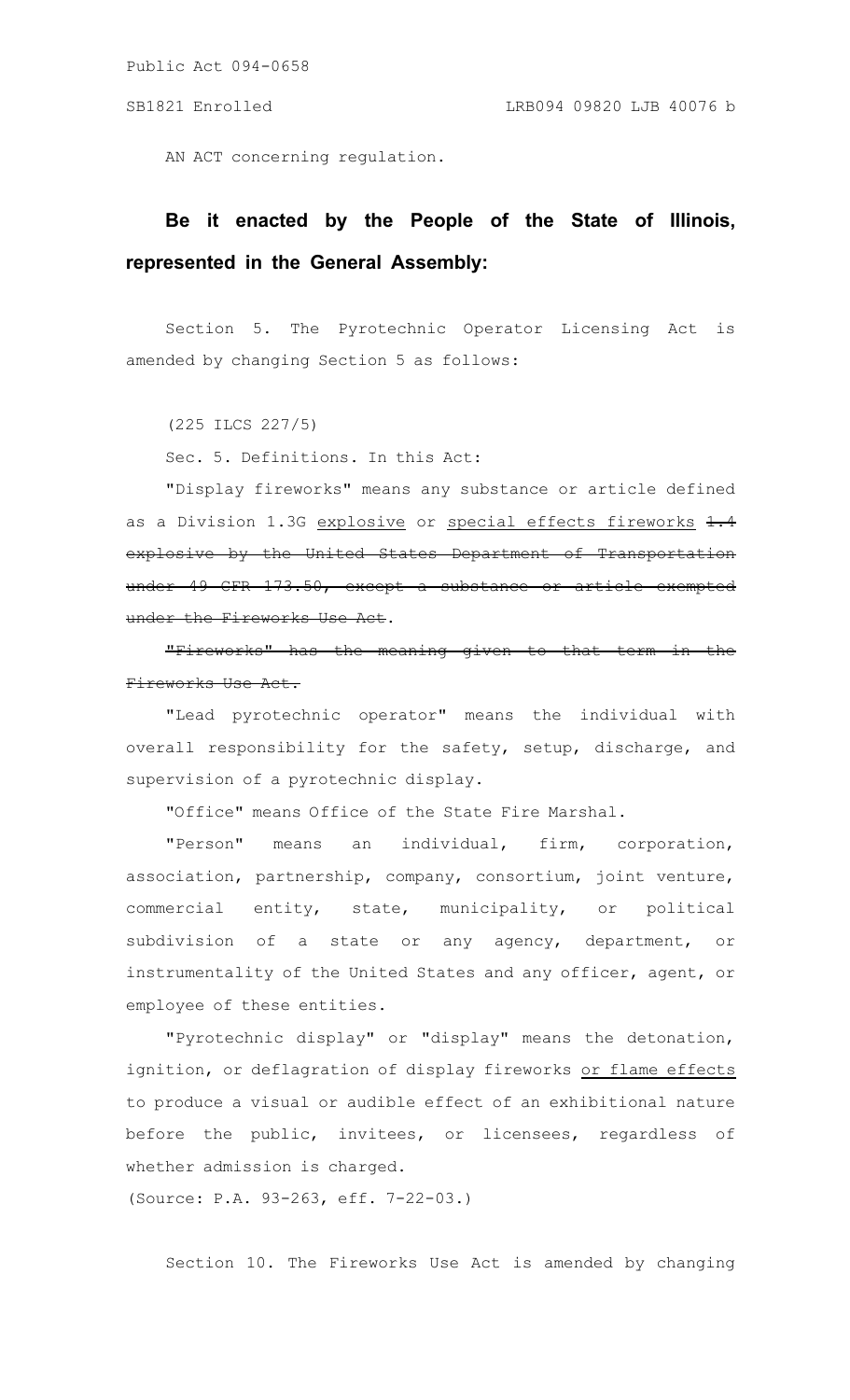SB1821 Enrolled LRB094 09820 LJB 40076 b

Sections 1, 2, 4.1, and 5 and by adding Sections 2.1, 2.2, and 2.3 as follows:

(425 ILCS 35/1) (from Ch. 127 1/2, par. 127)

Sec. 1. Definitions. As used in this Act, the following words shall have the following meanings:

"1.3G fireworks" means those fireworks used for professional outdoor displays and classified as fireworks UN0333, UN0334, or UN0335 by the United States Department of Transportation under 49 C.F.R. 172.101.

"Consumer distributor" means any person who distributes, offers for sale, sells, or exchanges for consideration consumer fireworks in Illinois to another distributor or directly to any retailer or person for resale.

"Consumer fireworks" means those fireworks that must comply with the construction, chemical composition, and labeling regulations of the U.S. Consumer Products Safety Commission, as set forth in 16 C.F.R. Parts 1500 and 1507, and classified as fireworks UN0336 or UN0337 by the United States Department of Transportation under 49 C.F.R. 172.101. "Consumer fireworks" shall not include snake or glow worm pellets; smoke devices; trick noisemakers known as "party poppers", "booby traps", "snappers", "trick matches", "cigarette loads", and "auto burglar alarms"; sparklers; toy pistols, toy canes, toy guns, or other devices in which paper or plastic caps containing twenty-five hundredths grains or less of explosive compound are used, provided they are so constructed that the hand cannot come in contact with the cap when in place for the explosion; and toy pistol paper or plastic caps that contain less than twenty hundredths grains of explosive mixture; the sale and use of which shall be permitted at all times.

"Consumer fireworks display" or "consumer display" means the detonation, ignition, or deflagration of consumer fireworks to produce a visual or audible effect.

"Consumer operator" means an adult individual who is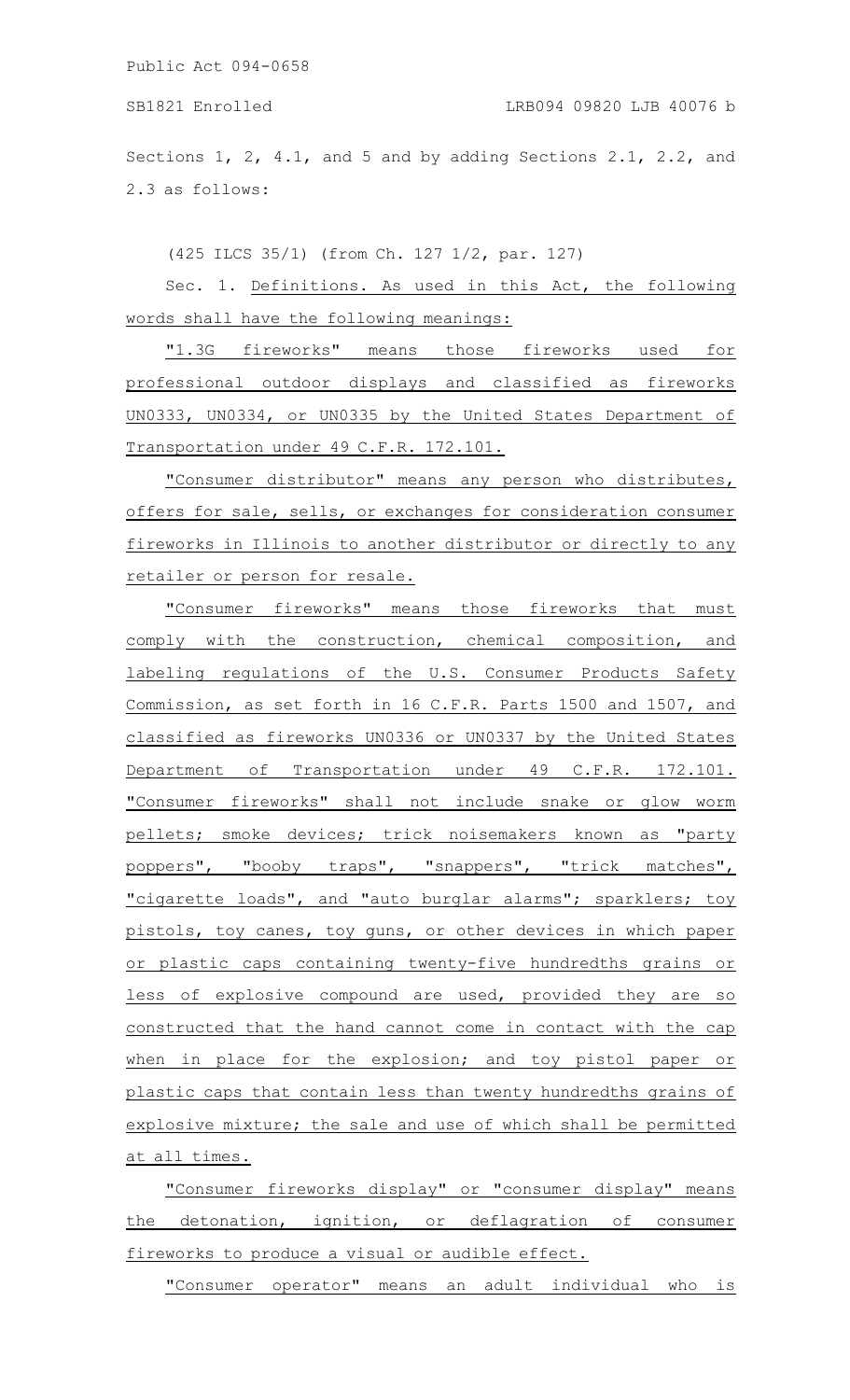responsible for the safety, setup, and discharge of the consumer fireworks display and who has completed the training required in Section 2.2 of this Act.

"Consumer retailer" means any person who offers for sale, sells, or exchanges for consideration consumer fireworks in Illinois directly to any person with a consumer display permit.

"Display fireworks" means 1.3G or special effects fireworks or as further defined in the Pyrotechnic Operator Licensing Act.

"Flame effect" means the detonation, ignition, or deflagration of flammable gases, liquids, or special materials to produce a thermal, physical, visual, or audible effect before the public, invitees, or licensees, regardless of whether admission is charged, in accordance with National Fire Protection Association 160 guidelines, and as may be further defined in the Pyrotechnic Operator Licensing Act.

"Lead pyrotechnic operator" means an individual who is responsible for the safety, setup, and discharge of the pyrotechnic display and who is licensed pursuant to the Pyrotechnic Operator Licensing Act.

"Person" means an individual, firm, corporation, association, partnership, company, consortium, joint venture, or commercial entity.

"Pyrotechnic display" means the detonation, ignition, or deflagration of display fireworks or flame effects to produce visual or audible effects of a exhibitional nature before the public, invitees, or licensees, regardless of whether admission is charged, and as may be further defined in the Pyrotechnic Operator Licensing Act.

"Special effects fireworks" means pyrotechnic devices used for special effects by professionals in the performing arts in conjunction with theatrical, musical, or other productions that are similar to consumer fireworks in chemical compositions and construction, but are not intended for consumer use and are not labeled as such or identified as "intended for indoor use". "Special effects fireworks" are classified as fireworks UN0431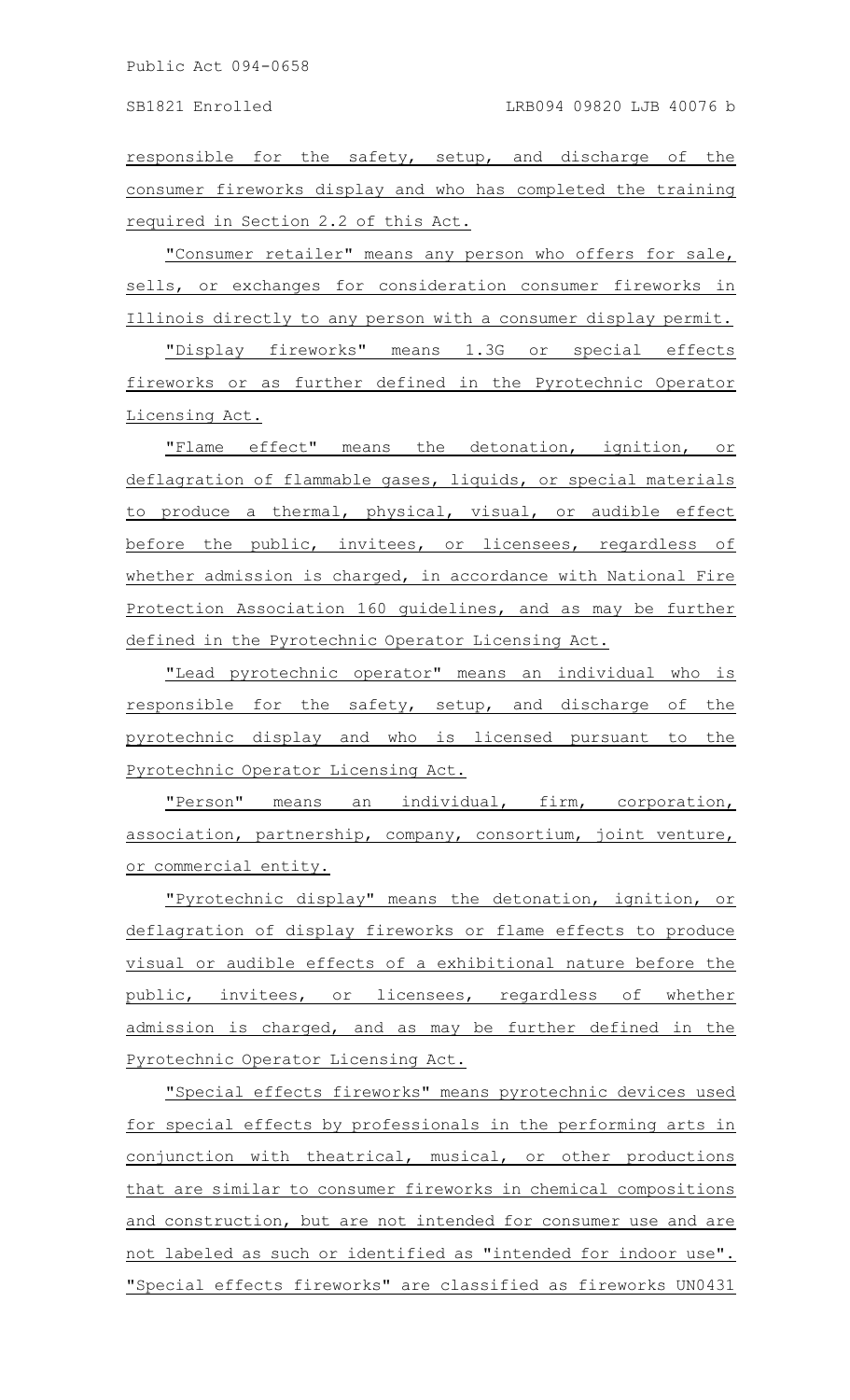or UN0432 by the United States Department of Transportation under 49 C.F.R. 172.101.

-term fireworks shall mean and include any explosive composition, or any substance or combination of substances, itticle prepared for the purpose of producing a visible audible effect of a temporary exhibitional nature by explosion, combustion, deflagration or detonation, and shall include blank cartridges, toy cannons, in which explosives are used, the type of balloons which require fire underneath to propel the same, firecrackers, torpedoes, skyrockets, Roman candles, or other fireworks of like construction and any fireworks containing any explosive compound, or any tablets or other device containing any explosive substance,  $\overline{\phantom{a}}$ combustible substances producing visual effects: provided, however, that the term "fireworks" shall not include snake or glow worm pellets; smoke devices; trick noisemakers known as "party poppers", "booby traps", "snappers", "trick matches", "cigarette loads" and "auto burglar alarms"; sparklers; toy pistols, toy canes, toy guns, or other devices in which paper plastic caps containing twenty-five hundredths grains less of explosive compound are used, providing they are so constructed that the hand cannot come in contact with the cap when in place for the explosion; and toy pistol paper plastic caps which contain less than twenty hundredths grains of explosive mixture; the sale and use of which shall be permitted at all times.

(Source: P.A. 83-474.)

(425 ILCS 35/2) (from Ch. 127 1/2, par. 128)

Sec. 2. Possession, sale, and use of fireworks. Except as hereinafter provided it shall be unlawful for any person, firm, co-partnership, or corporation to knowingly possess, offer for sale, expose for sale, sell at retail, or use or explode any display fireworks, flame effects, or consumer fireworks; provided that city councils in cities, the president and board of trustees in villages and incorporated towns, and outside the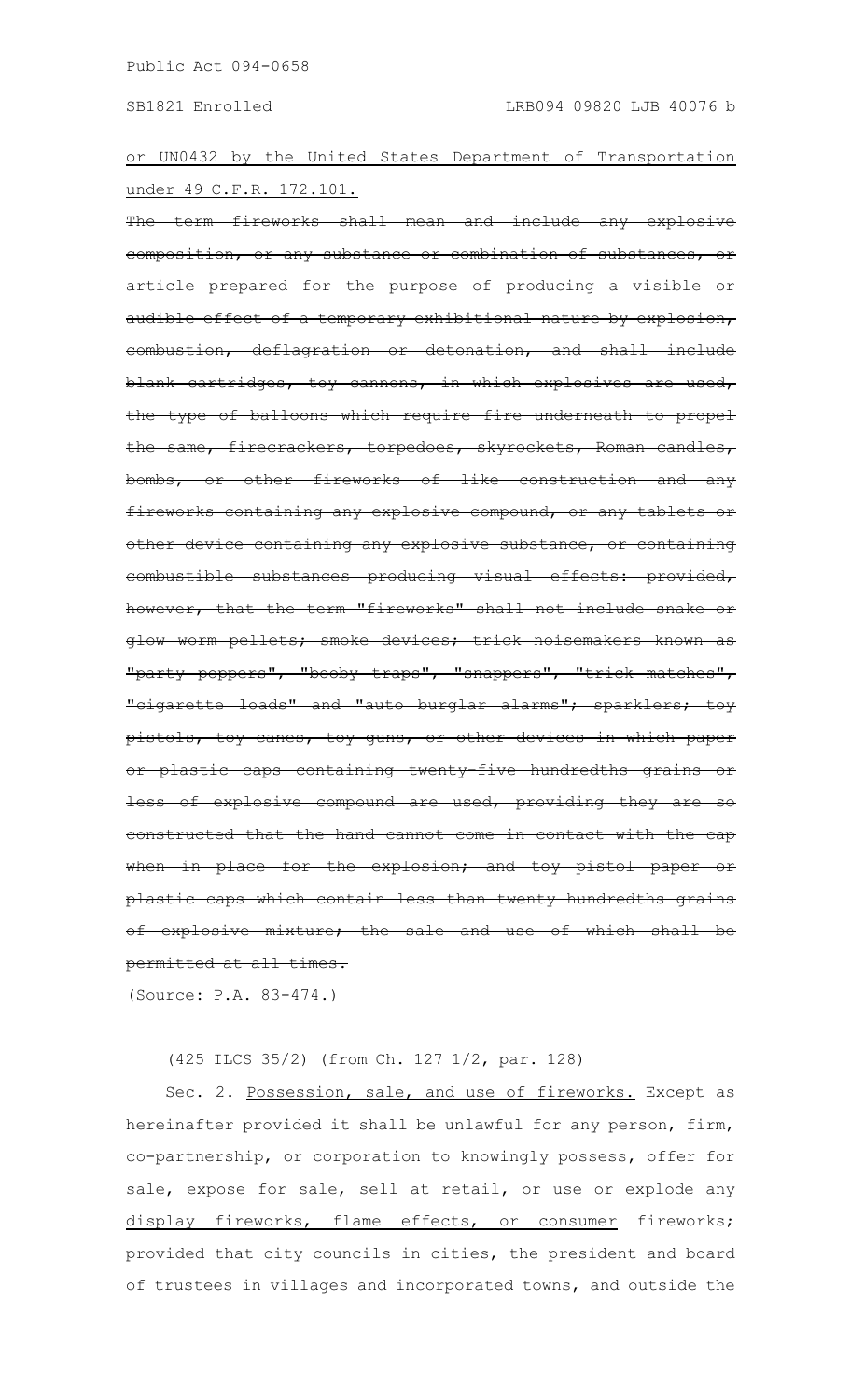## SB1821 Enrolled LRB094 09820 LJB 40076 b

corporate limits of cities, villages and incorporated towns, the county board, shall have power to adopt reasonable rules and regulations for the granting of permits for pyrotechnic and consumer displays. supervised public displays of fireworks. Every such display shall be handled by a competent individual who is licensed as a lead pyrotechnic operator. Application for permits shall be made in writing at least 15 days in advance of the date of the display and action shall be taken on such application within 48 hours after such application is made. After such privilege shall have been granted, sales, possession, use and distribution of fireworks for such display shall be lawful for that purpose only. No permit granted reunder shall be transferable.

Permits may be granted hereunder to any groups of 3 or more adult individuals applying therefor. No permit shall be required, under the provisions of this Act, for supervised public displays by State or County fair associations.

The governing body shall require proof of insurance from the permit applicant in a sum not less than \$1,000,000 conditioned on compliance with the provisions of this law and the regulations of the State Fire Marshal adopted hereunder, except that no municipality shall be required to provide evidence of insurance.

Such permit shall be issued only after inspection of the display site by the issuing officer, to determine that such display shall be in full compliance with the rules of the State Fire Marshal, which shall be based upon nationally recognized standards such as those of the National Fire Protection Association (NFPA) 1123 guidelines for outdoor displays and NFPA 1126 guidelines for indoor displays and shall not be hazardous to property or endanger any person or persons. Nothing in this Section shall prohibit the issuer of the permit from adopting more stringent rules.

All indoor pyrotechnic displays shall be conducted in ildings protected by automatic sprinkler systems.

The chief of the fire department providing fire protection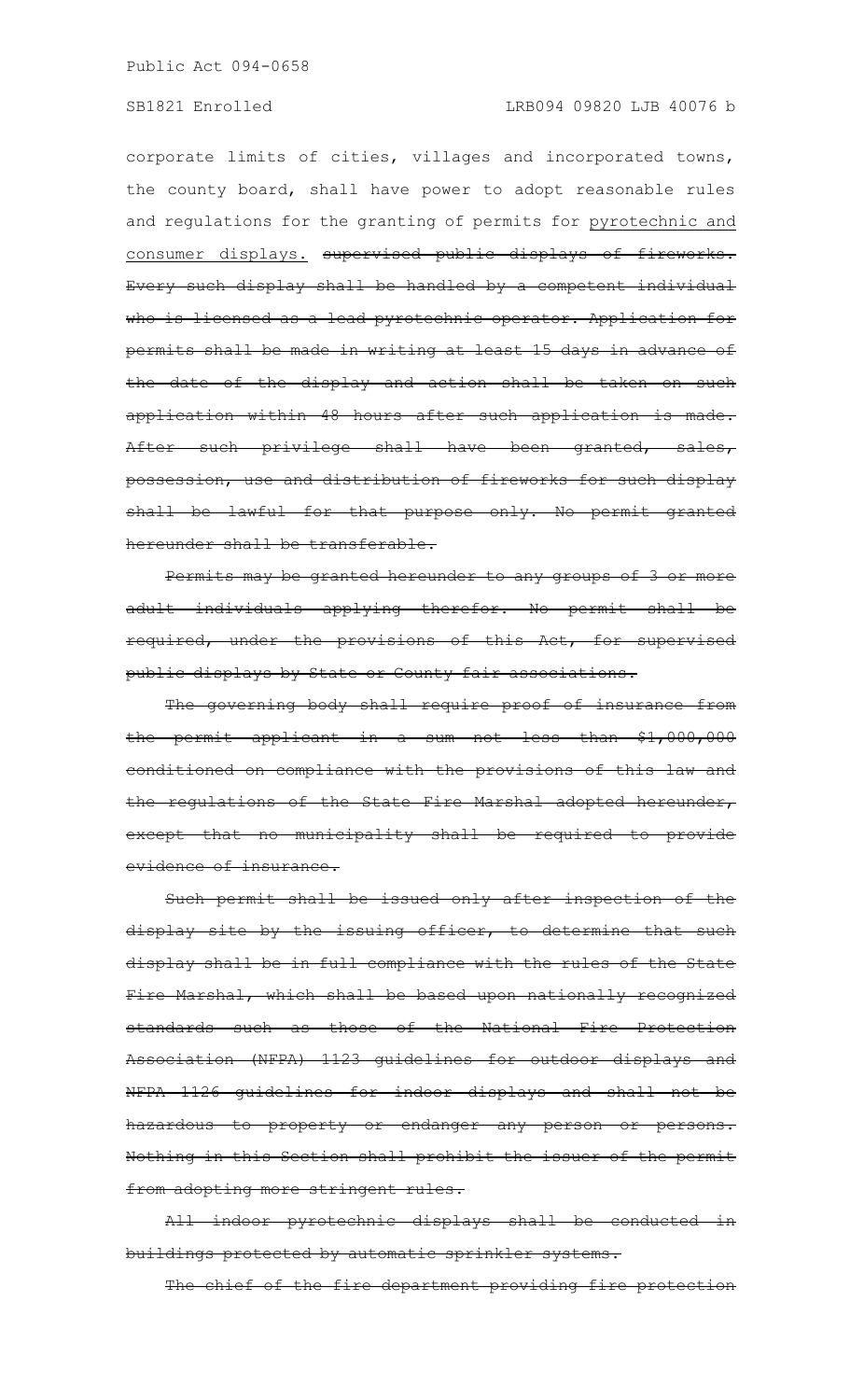coverage to the area of display, or his or her designee, shall ign the permit.

Possession by any party holding a certificate stration under "The Fireworks Regulation Act of Illinois", Filed July 20, 1935, or by any employee or agent of such by any person transporting fireworks for such party, hot a violation, provided such possession is within scope of business of the fireworks plant registered under that Act.

(Source: P.A. 93-263, eff. 7-22-03.)

(425 ILCS 35/2.1 new)

Sec. 2.1. Pyrotechnic displays. Each pyrotechnic display shall be conducted by a licensed lead pyrotechnic operator. Applications for a pyrotechnic display permit shall be made in writing at least 15 days in advance of the date of the pyrotechnic display, unless agreed to otherwise by the local jurisdiction issuing the permit and the fire chief of the jurisdiction in which the display will occur. After a permit has been granted, sales, possession, use, and distribution of display fireworks for the display shall be lawful for that purpose only. No permit granted hereunder shall be transferable.

Pyrotechnic display permits may be granted hereunder to any adult individual applying therefor. No permit shall be required under the provisions of this Act for supervised public displays by State or County fair associations.

The applicant seeking the pyrotechnic display permit must provide proof of liability insurance in a sum not less than \$1,000,000 to the local governmental entity issuing the permit.

A permit shall be issued only after the chief of the fire department providing fire protection coverage to the area of display, or his or her designee, has inspected the site and determined that the display can be performed in full compliance with the rules adopted by the State Fire Marshal and that the display shall not be hazardous to property or endanger any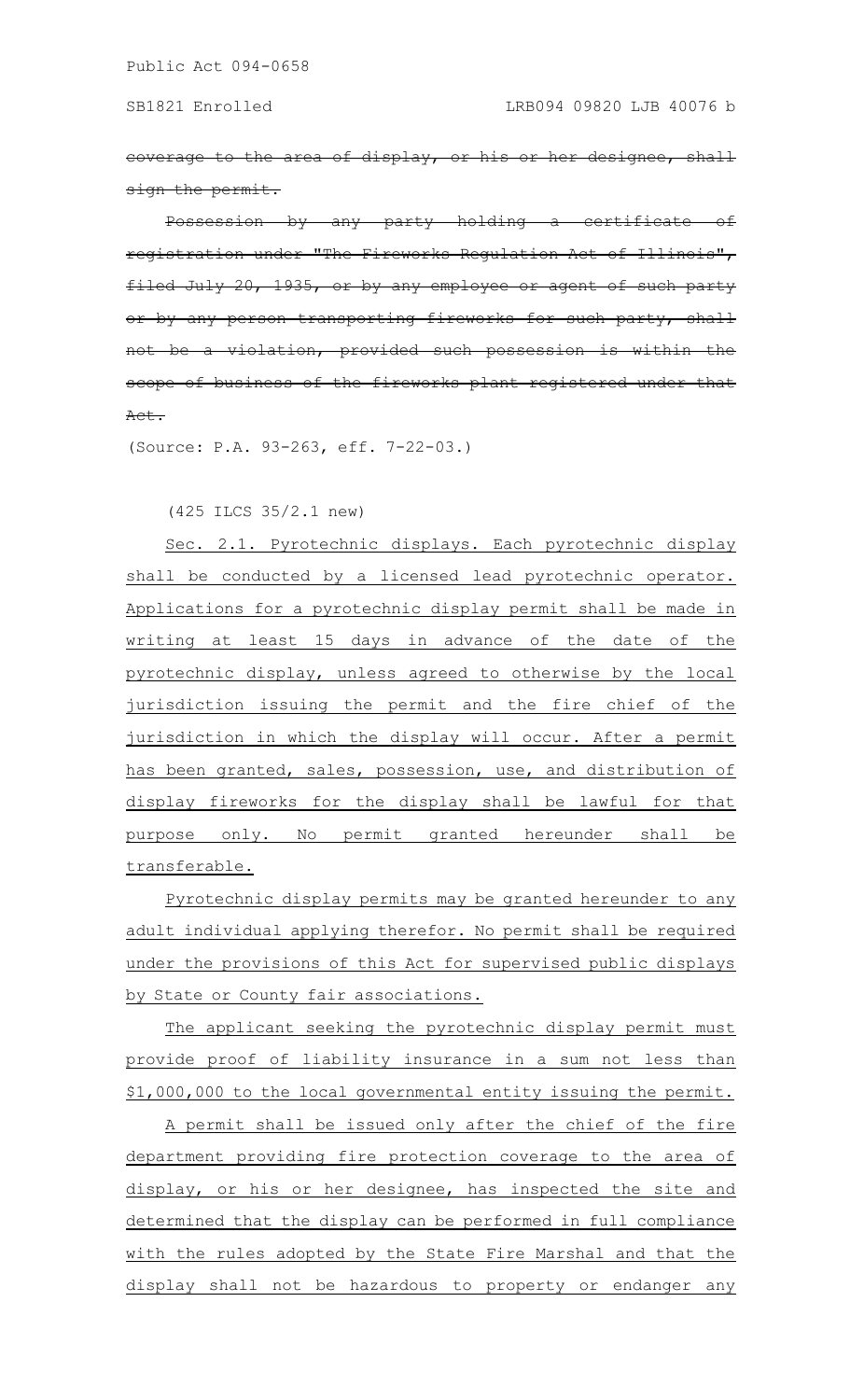person or persons. Nothing in this Section shall prohibit the issuer of a permit from adopting more stringent rules.

All indoor pyrotechnic displays shall be conducted in buildings protected by automatic sprinkler systems and meeting the requirements of rules adopted by the State Fire Marshal pursuant to this Act.

Permits shall be signed by the chief of the fire department providing fire protection to the area of display, or his or her designee, and must identify the lead pyrotechnic operator.

(425 ILCS 35/2.2 new)

Sec. 2.2. Consumer displays. Each consumer display shall be handled by a competent individual who has received training from a consumer fireworks training class approved by the Office of the State Fire Marshal. Applications for consumer display permits shall be made in writing at least 15 days in advance of the date of the display, unless agreed to otherwise by the local jurisdiction issuing the permit and the fire chief of the jurisdiction in which the display will occur. After a permit has been granted, sales, possession, use, and distribution of consumer fireworks for display shall be lawful for that purpose only. No permit granted hereunder shall be transferable.

Permits may be granted hereunder to any adult individual applying for a permit who provides proof that he or she has received the requisite training. The local jurisdiction issuing the permit is authorized to conduct a criminal background check of the applicant as a condition of issuing a permit.

A permit shall be issued only after inspection of the display site by the fire chief providing fire protection coverage to the area of display, or his or her designee, to determine that the display is in full compliance with the rules adopted by the State Fire Marshal. Nothing in this Section shall prohibit the issuer of a permit from adopting more stringent rules.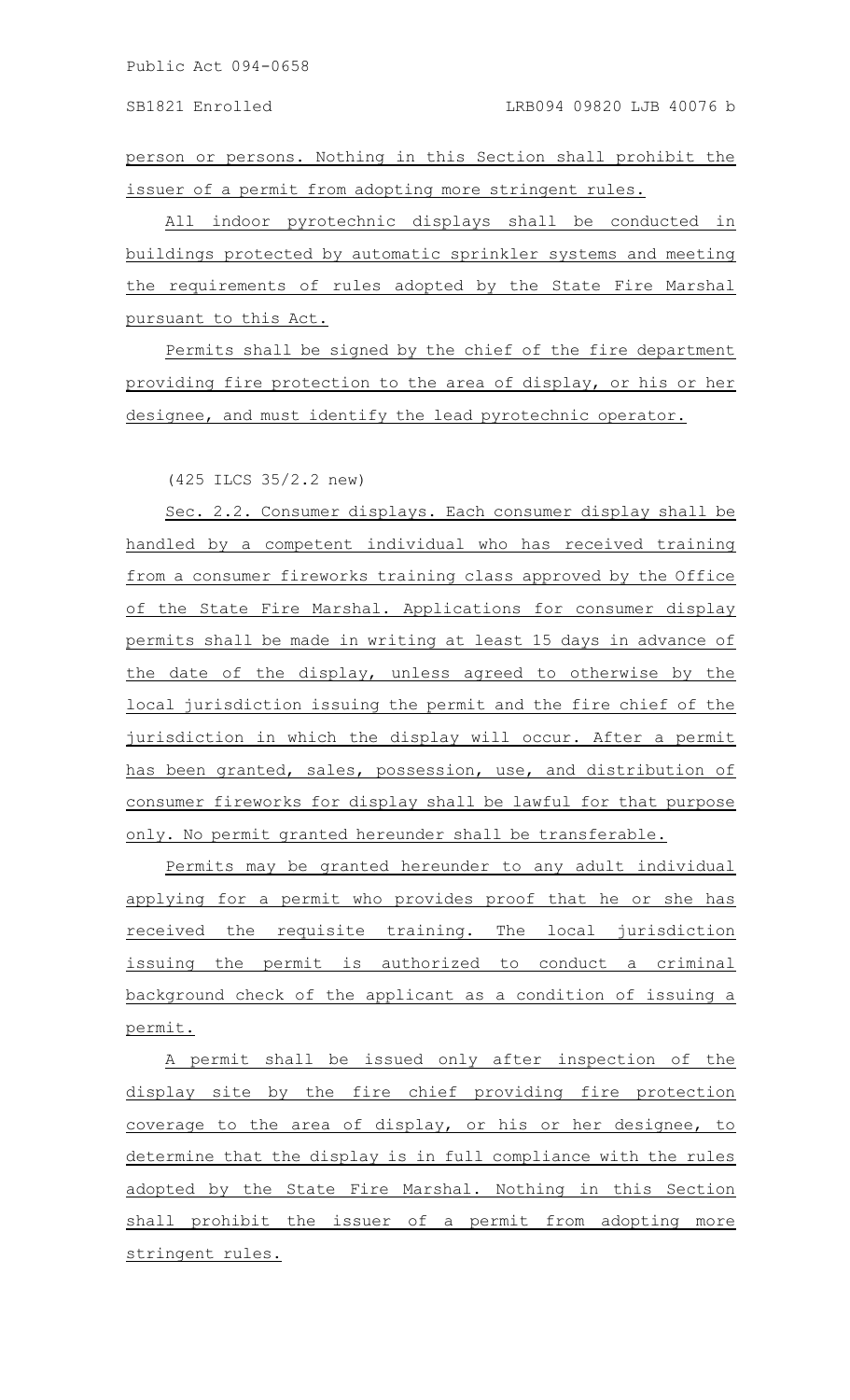(425 ILCS 35/2.3 new)

Sec. 2.3. Consumer distributors and retailers. No person may act as a consumer distributor or retailer or advertise or use any title implying that the person is a consumer distributor or retailer unless registered with the Office of the State Fire Marshal. No consumer fireworks may be distributed, sold, transferred, or provided free of charge to an individual who has not been issued a permit in accordance with Section 2.2 of this Act or has not registered with the Office of the State Fire Marshal in accordance with this Section. No person may sell to a single individual a quantity of consumer fireworks exceeding 499 pounds without prior approval by the Office of the State Fire Marshal. The State Fire Marshal, in the name of the People, through the Attorney General, the State's Attorney of any county, any resident of the State, or any legal entity within the State may apply for injunctive relief in any court to enjoin any person who has not registered from distributing or selling consumer fireworks. Upon filing a verified petition in court, the court, if satisfied by affidavit, or otherwise, that the person is or has been distributing in violation of this Act, may enter a temporary restraining order or preliminary injunction, without bond, enjoining the defendant from further activity. A copy of the verified complaint shall be served upon the defendant and the proceedings are to be conducted as in other civil cases. The court may enter a judgment permanently enjoining a defendant from further unregistered activity if it is established that the defendant has been or is distributing in violation of this Act. In case of violation of any injunctive order or judgment entered under this Section, the court may summarily try and punish the offender for contempt of court. Injunctive proceedings are in addition to all penalties and other remedies in this Act.

(425 ILCS 35/4.1) (from Ch. 127 1/2, par. 130.1) Sec. 4.1. The State Fire Marshal may adopt necessary rules